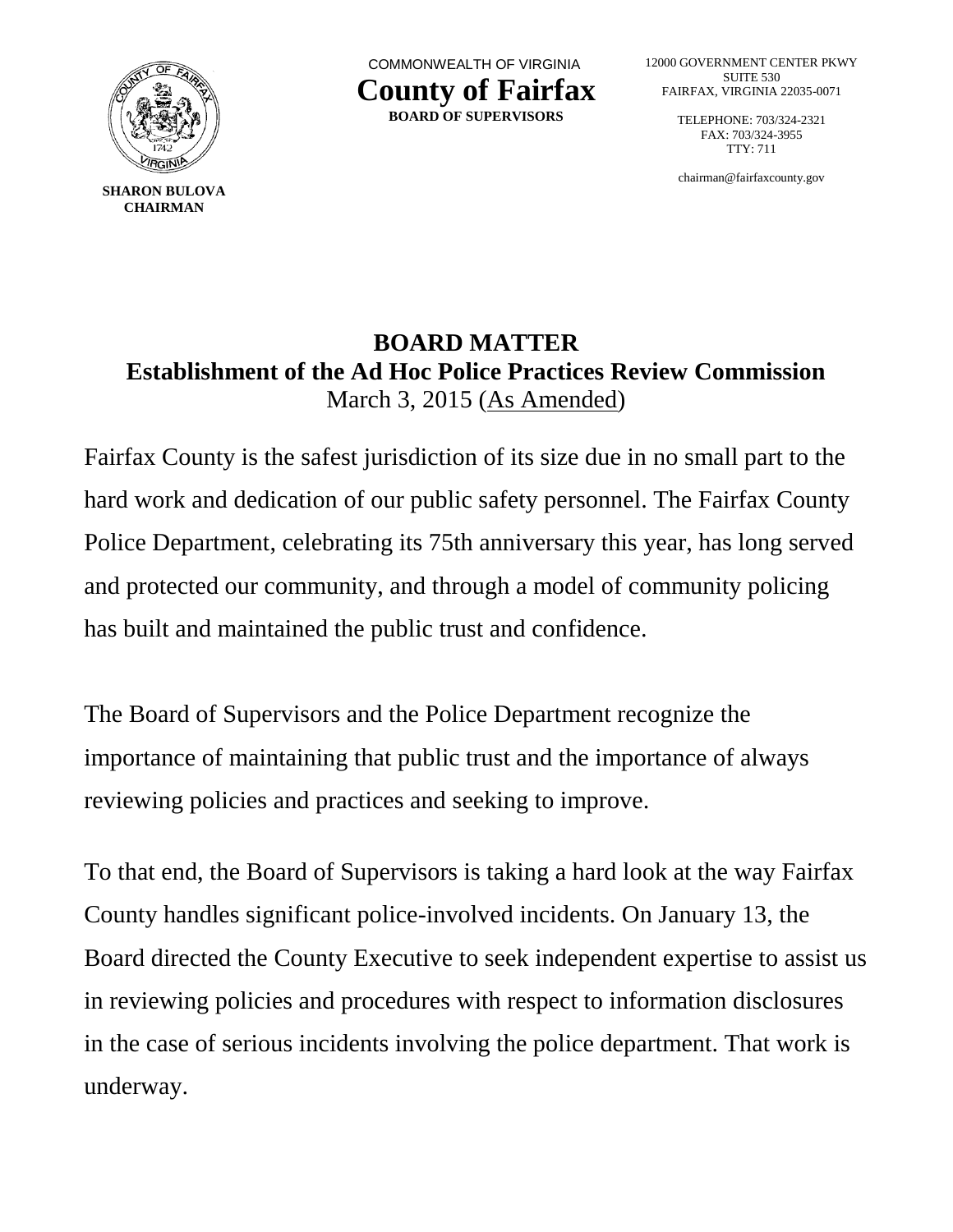Prior to that, in July of last year, the Chief of Police enlisted the services of the Police Executive Research Forum to review our Police Department's useof-force and critical incident response policies, training, and practices. This work is being led by an oversight board established by the Internal Auditor in order to ensure objectivity. The results of this review are due this month.

Informally, I have had discussions with senior County staff regarding ways Fairfax County can improve our policies and procedures in order to strengthen the public's trust of public safety and Fairfax County government. I have also had conversations with members of the local media to better understand their expectations as to how and when information should be released.

**I believe these efforts to evaluate our current practices and to effect change can be enhanced through engagement with our community in an open and transparent engagement process. To that end, I am establishing an Ad Hoc Police Practices Review Commission.** 

**This Commission should recommend changes, consistent with Virginia law, that the Commission feels would help Fairfax County to achieve its goal of maintaining a safe community, ensuring a culture of public trust and making sure our policies provide for the fair and timely resolution of Police-involved incidents.**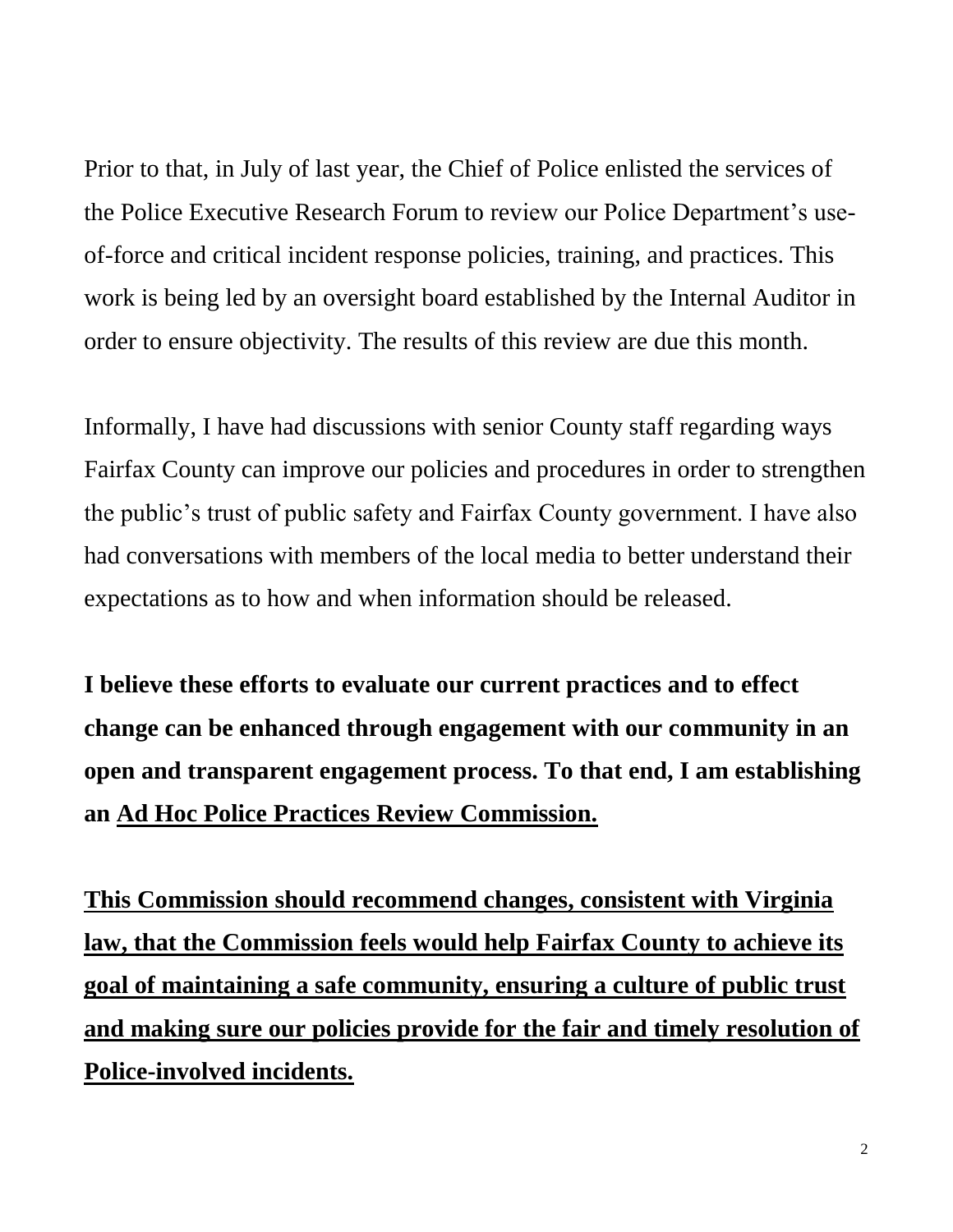The Commission will be tasked with:

- **Reviewing existing policies, practices and programs regarding policecommunity relations;**
- **Reviewing existing policies, practices and laws regarding policeinvolved incidents, including:**
	- o History of recent use-of-force (lethal and non-lethal) incidents involving FCPD and subsequent public release of information;
	- o FCPD use-of-force training policies;
	- o FCPD threat assessment policies;
	- o FCPD Internal Affairs Division policies.
- **Reviewing the policies, practices and laws regarding the public release of information, including:**
	- o relevant provisions of the Virginia Freedom of Information Act and statutory and case law;
	- o the roles of Police Public Information Officers and the Office of Public Affairs;
	- o the role and relationship between the FCPD, the Office of the County Attorney, and the Office of the Commonwealth's Attorney.

The Commission may solicit presentations from local, regional, state or national organizations regarding best practices related to use-of-force and the public release of information by law enforcement bodies. The Commission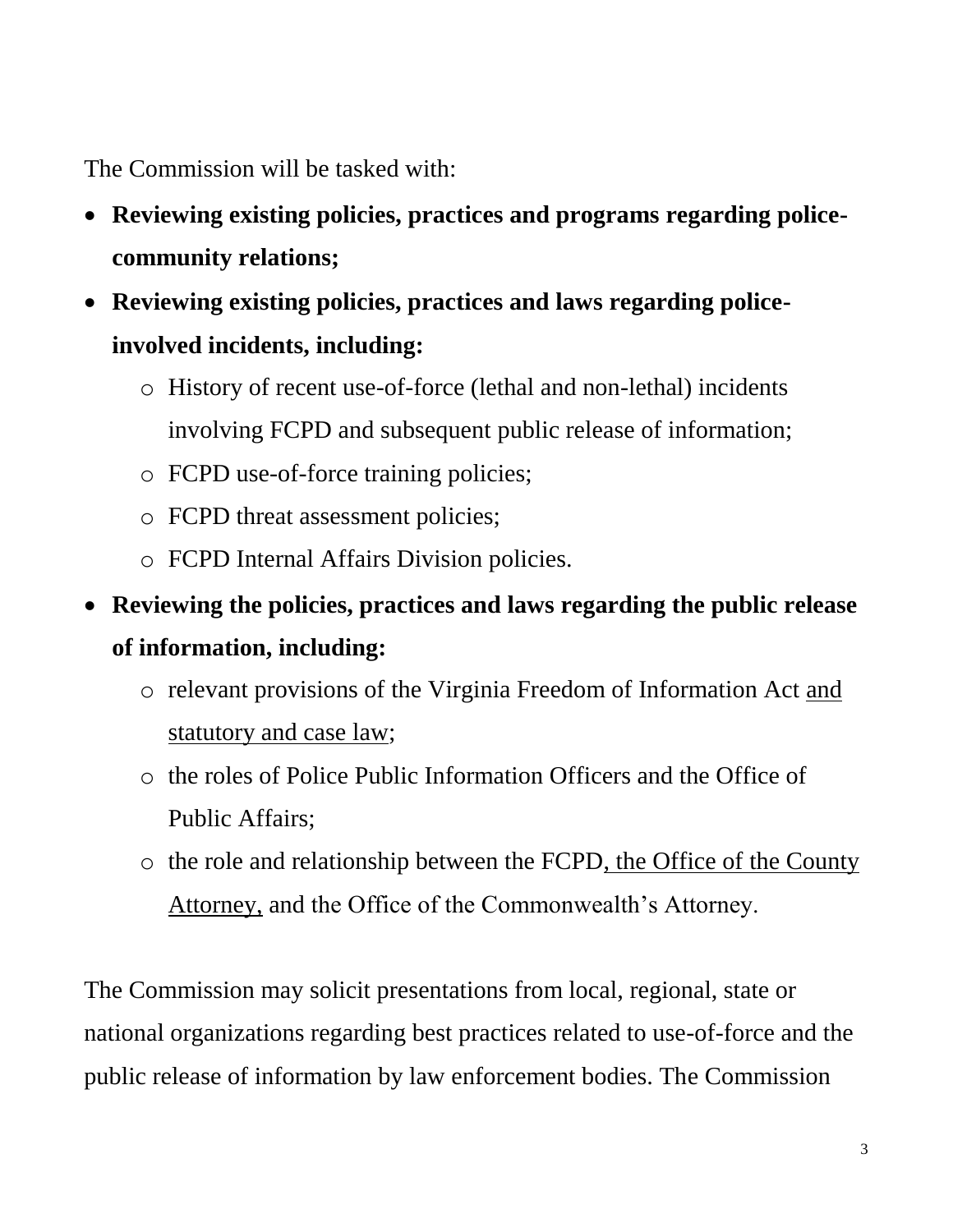should seek out models for investigation of serious police-involved incidents that are different from what is currently the practice in Fairfax County. In addition to the organizations represented on the Commission, presentations/information could be sought from the other relevant organizations.

In making their recommendations, the Commission should review the results of our Board-authorized consultant review of information release policies as well as results of the review of FCPD policies by the Police Executive Research Forum. However, the Commission should not wait on those results to begin their review of existing Fairfax County policies.

I have asked **Michael Hershman**, one of our two Citizen Members of our Board's Audit Committee to chair this Commission. I have attached Mike's bio for your information and feel that he is uniquely qualified to chair this effort.

Membership of the committee will be comprised of citizen members, law enforcement and legal experts, media, and representatives from academia.

## **I therefore move that the Board of Supervisors directs staff from all relevant departments to support and assist with the work of the**